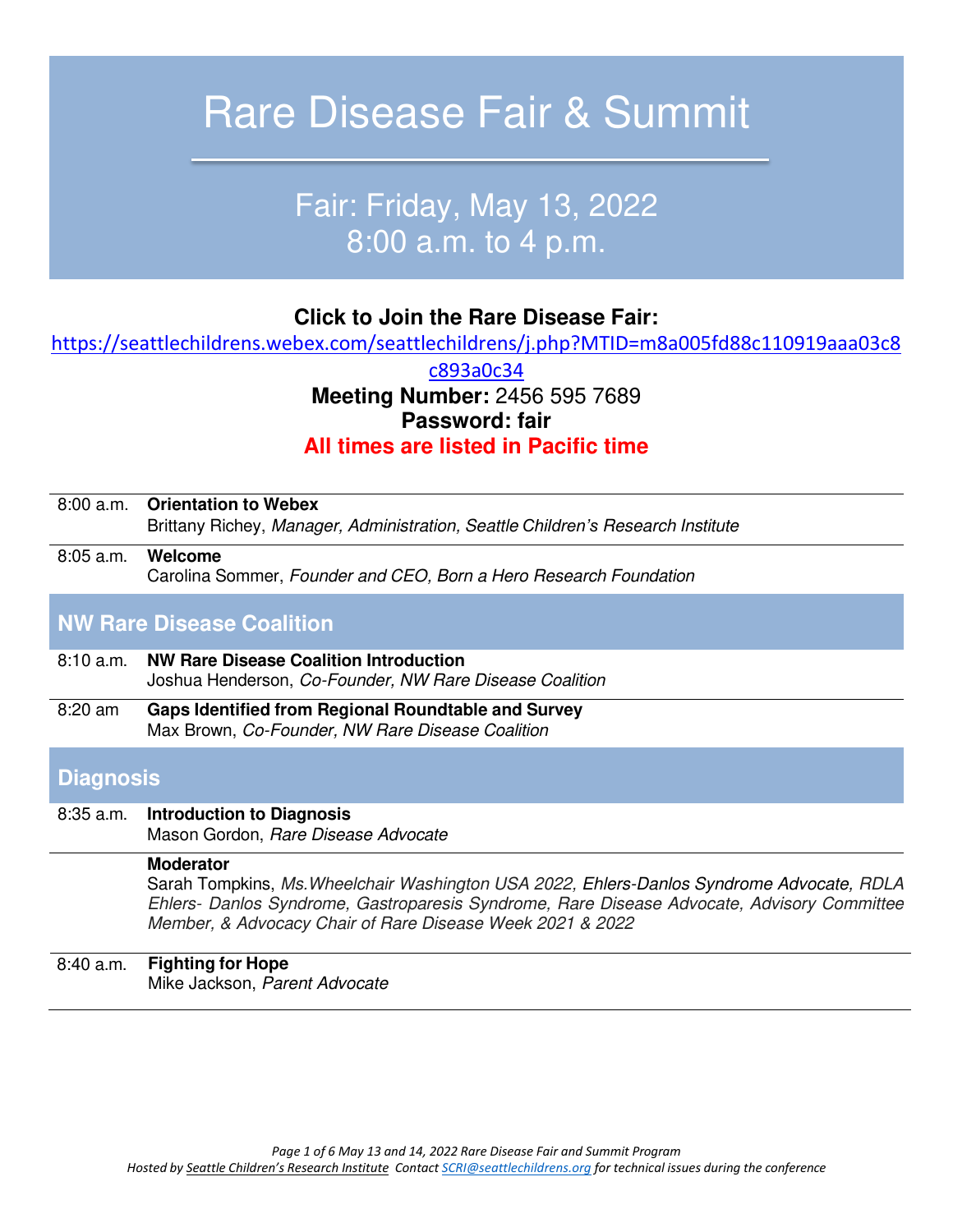## 8:50 a.m. **How the RUSP Bill Will Advance Newborn Screening in WA**

Panelists: My-Lin Thai, Washington State Representative Monica Stonier, Washington State Representative

Moderator: Max Brown, Co-Founder, NW Rare Disease Coalition

#### 9:10 a.m. **WA Newborn Screening and State-to-State Collaboration Opportunities**

#### Panelists:

Dr. John Thompson, Director of Newborn Screening, WA Department of Health Jessica Merritt, Rady *Children's* Institute for Genomic Medicine

Moderator:

Joshua Henderson, Co-Founder of the NW Rare Disease Coalition

9:45 a.m. **Break** (15 minutes)

# **Access**

## 10:00 a.m. **Introduction to Access**

Lily King, Rare Disease Advocate

**Moderator**  Effie Parks, Host, Once Upon a Gene

#### 10:05 a.m. **Reverse Engineering of Drug Development**  Monica Dudley-Weldon, President/CEO/Founder SYNGAP1 Foundation

#### 10:15 a.m. **How RDAC Formation Will Advance Rare Disease Legislation in WA**

Panelist: Jeff Holy, Washington State Senator

Moderator: Max Brown, Co-Founder,NW Rare Disease Coalition

## 10:35 a.m. **Designing Mental Health Solutions to Address Gaps in Care**

#### Panelists:

Allison Fine, Executive Director, The Center for Chronic Illness Cristal O'Loughlin, Founder/CEO, Angel Aid Cares Dr. Albert Freedman, Psychologist & Rare Dad, Freedman Counseling Associates

Moderator:

Joshua Henderson, Co-Founder, NW Rare Disease Coalition

11:15 a.m. **Break** (20 minutes)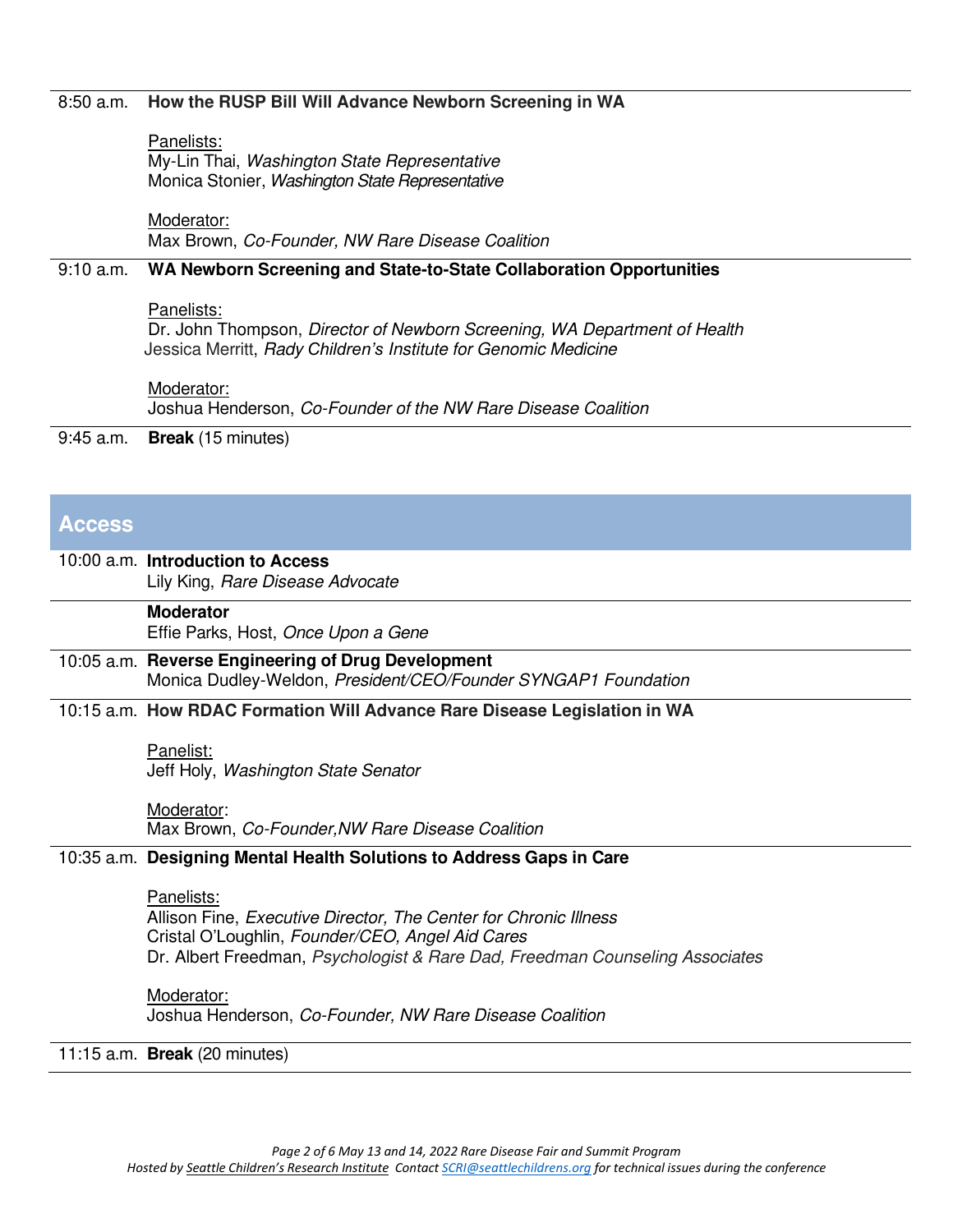## 11:35 a.m. **Innovative Ways Pharma Puts Patients First**

#### Panelists:

Tara Flynn Zeilman, Director, Product Access I Global Health & Social Impact, Pfizer Inc. Suzanne Tandon, Sr. Director, Patient Advocacy, Vertex Pharmaceuticals Jessica Riviere, Vice President, Global Patient Advocacy and Patient Engagement, Ultragenyx Keisha Robinson, Associate Director of Clinical Research, Illumina

#### Moderator:

Ken Gordon, Executive Director, Northwest Association of Biomedical Research

# Commentator:

Tara Britt, Founder and President, Rare Disease Innovations Institute Association Chair, North Carolina RDAC

|  | 12:15 p.m. Our Stories Rx: Turning Despair into Action, and Action into Hope |
|--|------------------------------------------------------------------------------|
|  | Karen Ferguson, Founder, Our Stories Rx                                      |

12:30 p.m. **Access to Care and Genetic Testing: Learnings from Understudied Populations** Dr. Juan Rodrigues-Flores, Senior Manager, Regeneron Pharmaceuticals

# **Treatment**

# 12:45 p.m. **Introduction to Treatment**

Calvin Smith, Rare Disease Advocate

# **Moderator**  Lindsey Topping-Schuetz, Parent Advocate 12:50 p.m. **Patient Story; Living the Life of Riley** Katie Stevens, Executive Director, Team Telomere

1:00 p.m. **How Policy and Education Can Bring Cell and Gene Therapies to Patients Faster**

## Panelists:

Dr. Jeff Chamberlain, Professor in Departments of Neurology, Medicine, and Biochemistry University of Washington School of Medicine, McCaw Endowed Chair in Muscular Dystrophy Dr. Jennifer Hodge, US Rare Neurology Medical Team Lead, Pfizer Kelly Maynard, President, Little Hercules Foundation Jim McNally, Chief Scientific Officer, BioAgilytix

#### Moderator:

Tara Britt, Founder and President, Rare Disease Innovations Institute, Associate. Chair, North Carolina RDAC

# 1.40 p.m. **Until my son calls me "Dad": Re-inventing the drug development industry for one person** Sanath Kumar, Founder/CEO, Open Treatments Foundation

1:55 p.m. **Break** (15 minutes)

# **Cardiovascular Scientific Rare Diseases**

| 2:10 p.m. Introduction to Cardiovascular                              |  |
|-----------------------------------------------------------------------|--|
| Owen Schuetz, Rare Disease Advocate                                   |  |
| <b>Moderator</b>                                                      |  |
| Ellen Morgan, Founder/President, Pathways for Rare and Orphan Studies |  |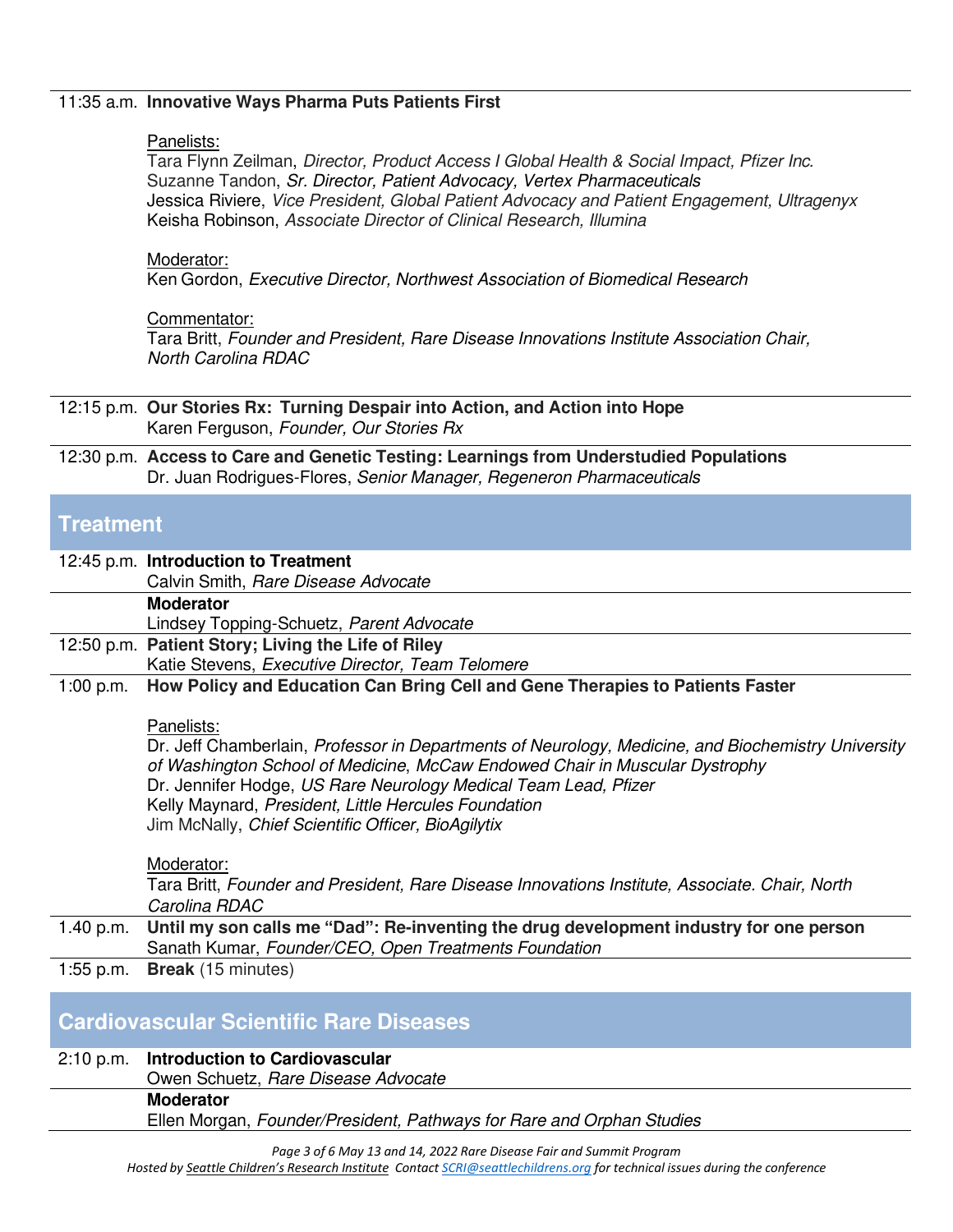| $2:15$ p.m. | Recognition and treatment of transthyretin amyloidosis                                            |
|-------------|---------------------------------------------------------------------------------------------------|
|             | Dr. Richard Cheng, Associate Professor of Medicine (Division of Cardiology)                       |
|             | 2:35 p.m. From Discussion to Design                                                               |
|             | Shelley Bowen, Founder and Director of Family Services, Barth Syndrome Foundation                 |
| $2:50$ p.m. | <b>Pediatric Cardiomyopathy</b>                                                                   |
|             | Dr. Wendy Chung, Departments of Pediatrics and Medicine, Columbia University                      |
|             | 3:10 p.m. Noonan Syndrome                                                                         |
|             | Dr. Amy E. Roberts, Co-Director, Center for Cardiovascular Genetics Conditions, Boston Children's |
|             | Hospital, Associate Professor of Pediatrics, Harvard Medical School                               |
|             | 3:30 p.m. NOTCH3 p.Arg1231Cys is Present in 1 in 92 Pakistani and Associated with Stroke          |
|             | Juan Rodriguez-Flores, Senior Manager, Regeneron Pharmaceuticals                                  |
| $3:50$ p.m. | <b>Closing Remarks</b>                                                                            |
|             | Carolina Sommer, Founder/CEO, Born a Hero Research Foundation                                     |
| $3:55$ p.m. | <b>END</b>                                                                                        |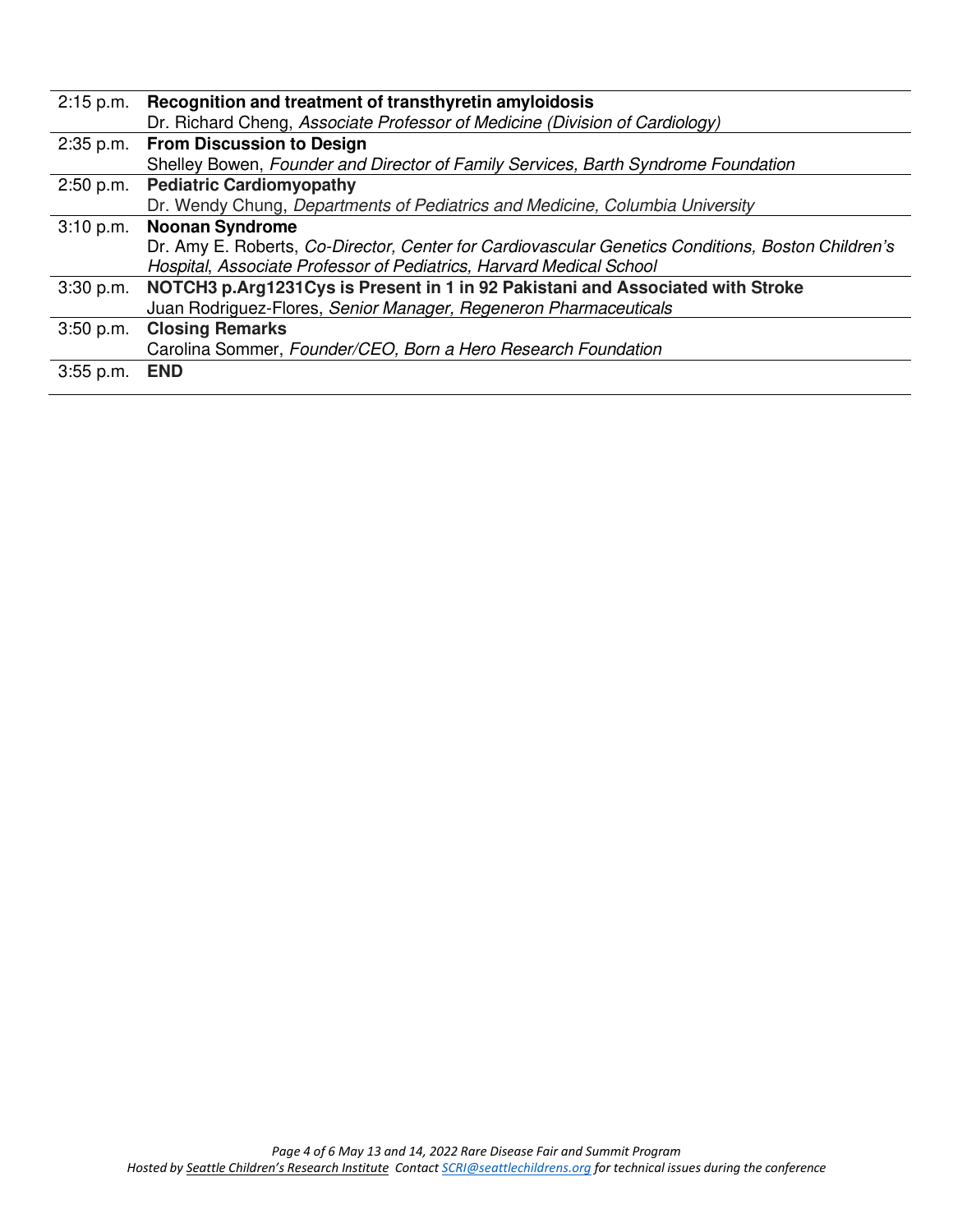# Rare Disease Fair & Summit

# Summit: Saturday, May 14, 2022 8:15 a.m. to 3:50 p.m.

# **Click to Join the Rare Disease Summit:**

[https://seattlechildrens.webex.com/seattlechildrens/j.php?MTID=m60123d3be92258dc2e8db5cc](https://seattlechildrens.webex.com/seattlechildrens/j.php?MTID=m60123d3be92258dc2e8db5cc27960a0e)

[27960a0e](https://seattlechildrens.webex.com/seattlechildrens/j.php?MTID=m60123d3be92258dc2e8db5cc27960a0e) **Meeting Number:** 2466 537 3222 **Password: summit**

# **All times are listed in Pacific time**

| 8:15 a.m. Orientation to Webex                                                  |  |
|---------------------------------------------------------------------------------|--|
| Brittany Richey, Manager, Administration, Seattle Children's Research Institute |  |

# 8:30 a.m. **Welcome**

Carolina Sommer, Founder and CEO, Born a Hero Research Foundation

# **Sharing and Turning Stories into Meaningful Impact**

**Moderator** 

Ellen Morgan, Founder and President, Pathways for Rare and Orphan Studies

- 8:40 a.m. **Your Voice Matters: How to Powerfully Write Your Story** Jessica Lynn, Patient Worthy, Writer
- 9:10 a.m. **Finding, formulating and telling your rare disease stories through podcasts** Effie Parks, Host, Once Upon a Gene
- 9:40 a.m. **How to Frame Your Talk with Legislators**  Max Brown, Co-Founder, NW Rare Disease Coalition

Lindsey Topping-Schuetz, Parent Advocate

- 10:10 a.m. **Our Stories Rx: From Diagnosis to Treatment—Navigating Healthcare Ecosystem** Karen Ferguson, Founder, Our Stories Rx
- 10:40 a.m. **Composing and delivering compelling presentations**  Dr. Matt McGarrity, Communications Professor, University of Washington
- 11:40 a.m. **Share Your Rare: Speaking in Educational Settings**  Melissa McGowan, Board Member, Newsletter Editor, Born a Hero Research Foundation

12:10 p.m. **Break** (30 minutes)